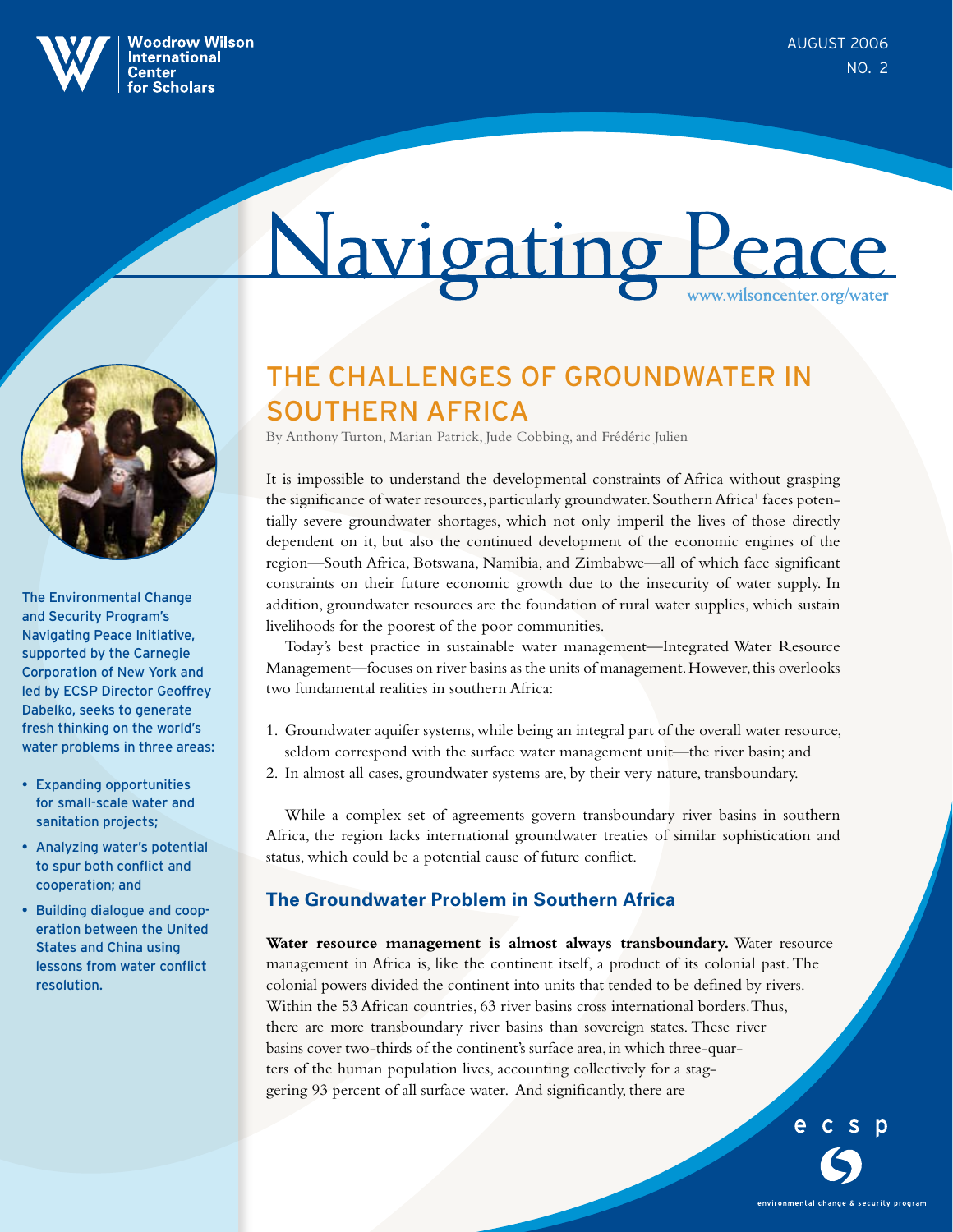

### Map 1: Precipitation in Southern Africa

*Note:* Precipitation in southern Africa is unevenly distributed, with the four most economically developed countries—South Africa, Namibia, Botswana, and Zimbabwe—on the "wrong" side of the global annual average of 860 mm, shown as a red line. Map courtesy of Peter Ashton.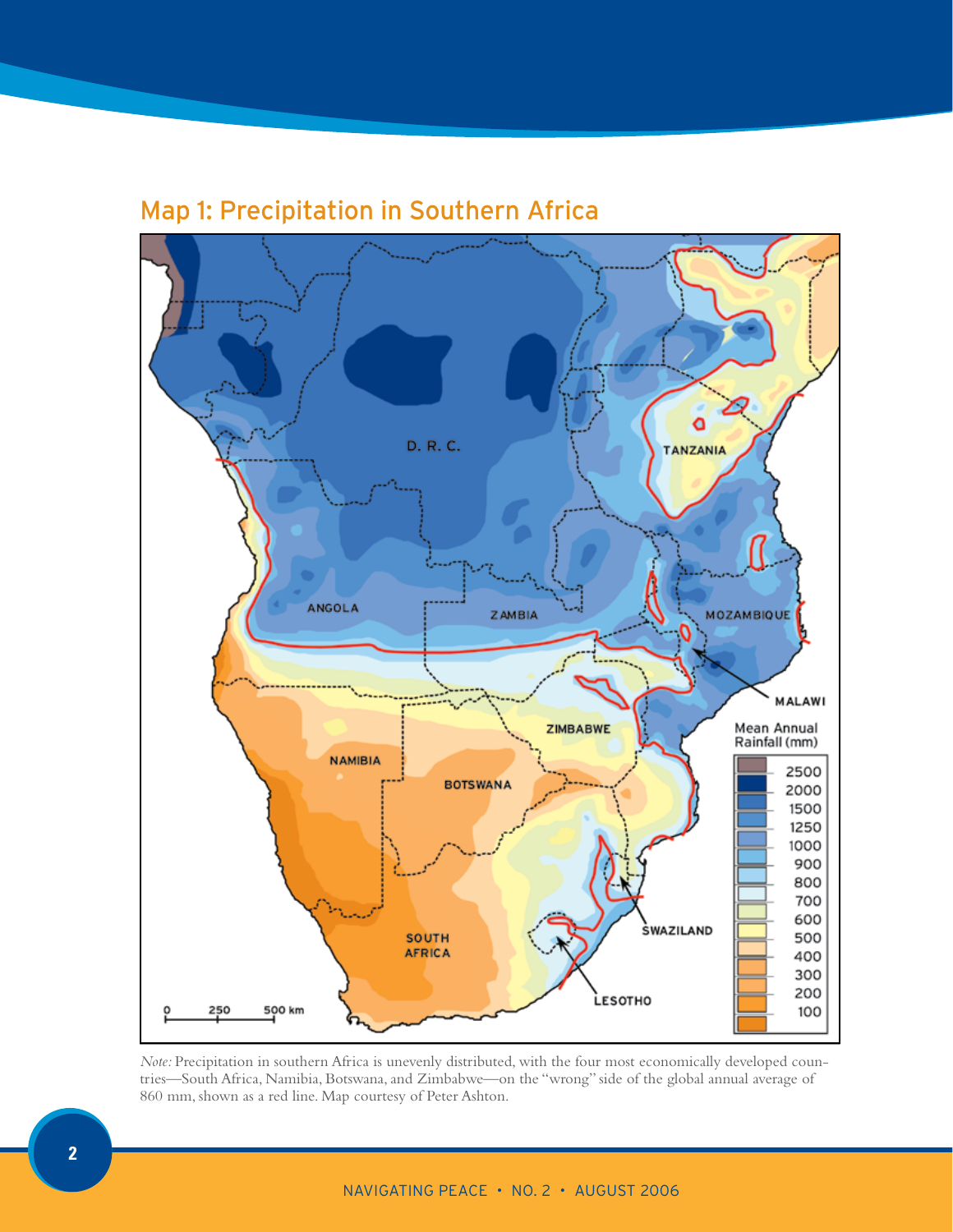more transboundary aquifers in southern Africa than there are transboundary river basins.

**Water is unevenly distributed in both space and time.** The four most economically developed countries in the region—South Africa, Namibia, Botswana, and Zimbabwe—are all on the "wrong" side of the global average annual rainfall (see Map 1). Their future economic growth is potentially limited by the insecurity of water supply.

**Southern Africa has an inherently low conversion rate of rainfall-to-runoff, which affects both surface water river flows and groundwater recharge.** Of the rainfall that falls to earth in an average year, only a small portion is converted to water flowing in rivers. Southern Africa, along with Australia, has the lowest conversion of rainfall-to-runoff in the world. Groundwater recharge is also largely dependent on rainfall, but in a nonlinear fashion: below the critical threshold of 500 mm of mean annual rainfall, a dramatic drop-off in recharge occurs. Therefore, recharge is generally low in southern Africa. Drought-proofing Africa therefore requires a major investment in infrastructure to store the limited streamflow and assure the supply level necessary to provide a stable foundation for a modern industrial economy.

**Given the nonlinear nature of groundwater recharge at low levels of rainfall, coupled with the prediction of a hotter and drier future due to global climate change, a reduction in aquifer recharge is a real likelihood.** Looking at the scenario considered most likely by mainstream climate change scientists in Africa, southern Africa is the one part of the planet that is expected to become both warmer and drier by 2050.<sup>2</sup> If one accepts this prediction, the groundwater situation in southern Africa is likely to become much worse, with considerable reduction in recharge and hence, an increase in vulnerability of the poor.

#### **Policy Recommendations**

• Although the river basin is the generally accepted unit of management, we must recognize that aquifer systems do not coincide neatly with river basins. Therefore, we need policy-related research on groundwater to assist decision-makers with the management of this complex resource. In addition, we call for support of the Alicante Declaration, which seeks to establish a framework for groundwater management.<sup>3</sup>

- Groundwater is almost always transboundary in nature. Aquifers crossing international political borders pose different problems than river basins. While the Southern African Development Community (SADC) is characterized by a relatively sophisticated set of surface water agreements, it conspicuously lacks agreements dealing specifically with groundwater. The region needs to: (a) more accurately map transboundary groundwater resources (see Map 2 and table); (b) classify such resources in terms of hydrogeological characteristics and future demands; and (c) generate management regimes that are capable of dealing with the problems associated with the resources' specific hydrogeological characteristics.
- Poverty eradication initiatives such as the Millennium Development Goals cannot be successful without recognizing the links between development, water resource management, and global climate change. We must generate consensus on the need to reach agreement on carbon emission targets, and we call upon SADC, Brazil, India, and China (as rapidly industrializing nations) to cooperate in negotiations to this end.

If we are serious about poverty eradication in southern Africa, then we must be acutely aware of the link between transboundary water resource management and changing patterns of resource use. In almost all cases, significant resources—both surface and groundwater—are transboundary in nature. The four most economically developed countries in the region are all approaching limitations on future economic growth and development due to low assurance of water supply. The region's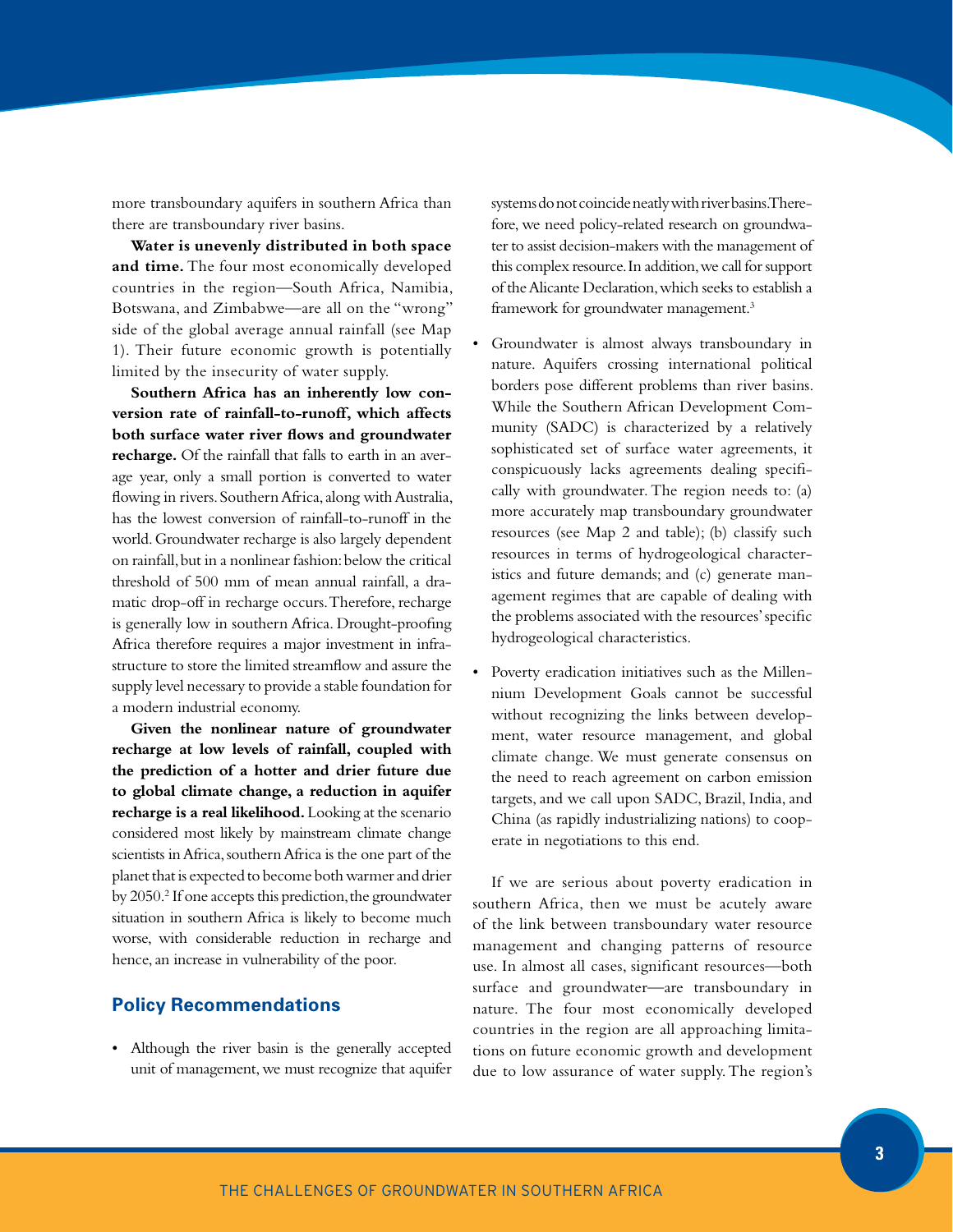### Map 2: Some Transboundary Aquifer Systems in Southern Africa



*Note*: Map redrawn and modified from "Water and Security in Sub-Saharan Africa: Emerging Concepts and Their Implications for Effective Water Resource Management in the Southern African Region," by Peter J. Ashton and Anthony R. Turton, in press, in Hans G. Brauch et al. (Eds.), *Globalisation and Environmental Challenges*. Berlin: Springer Verlag. Adapted with permission of the author.

countries share a number of transboundary water resources and all have a vested interest in reaching agreement on their management in a fair, equitable, and peaceful fashion.

#### **Notes**

1. Here, southern Africa is defined as the continental countries that are members of the Southern African Development Community (SADC); see http://www.sadc.int.

2. The HADCM3 Global Climate Change model using the IPCC SRES A2 Scenario predicts a hotter and drier southern Africa by 2050; see Scholes, Robert J., & R. Biggs. (2004). *Ecosystem services in southern Africa: A regional assessment.* Pretoria: Council for Scientific and Industrial Research.

3. See http://www.worldwatercouncil.org/ fileadmin/wwc/World\_Water\_Forum/WWF4/ declarations/Alicante\_Declaration.doc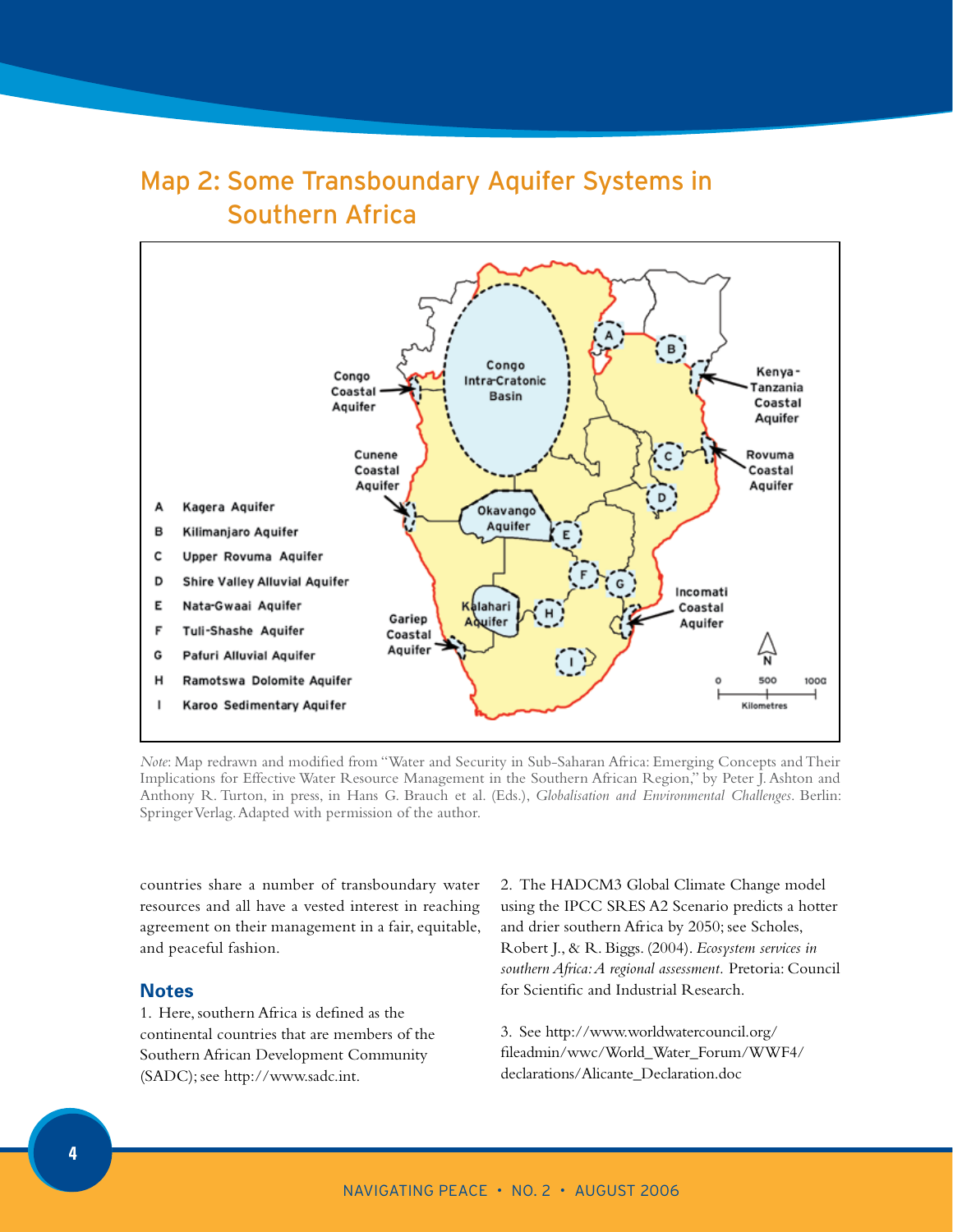### Table: Known Transboundary Aquifer Systems Shared by SADC Countries

| AQUIFER<br>RIPARIAN<br><b>STATE</b> | Coastal<br>Cunene | Cuvelai        | Coastal<br>Congo | Congo Intra-Cratonic | <b>Gariep Coastal</b>     | Incomati Coastal | Kagera       | Kalahari | Karoo Sedimentary | Kenya-Tanzania<br>Coastal | Kilimanjaro               | Limpopo Granulite-<br><b>Gneiss Belt</b> | Nata-Gwaai                | Okavango                  | Okavango-Epukiro | Pafuri Alluvial | Pomfret-Vergelegen<br><b>Dolomitic</b> | Ramotswa Dolomite | Rovuma Coastal | <b>Shire Valley Alluvial</b> | Tuli-Shashe  | Upper Rovuma              | Shared aquifers |
|-------------------------------------|-------------------|----------------|------------------|----------------------|---------------------------|------------------|--------------|----------|-------------------|---------------------------|---------------------------|------------------------------------------|---------------------------|---------------------------|------------------|-----------------|----------------------------------------|-------------------|----------------|------------------------------|--------------|---------------------------|-----------------|
| Angola                              | X                 | X              | X                | X                    |                           |                  |              |          |                   |                           |                           |                                          |                           | $\mathsf{x}$              |                  |                 |                                        |                   |                |                              |              |                           | 5               |
| <b>Botswana</b>                     |                   |                |                  |                      |                           |                  |              | X        |                   |                           |                           | X                                        | $\boldsymbol{\mathsf{X}}$ | $\boldsymbol{\mathsf{X}}$ | X                |                 | $\mathbf{x}$                           | X                 |                |                              | $\mathbf{x}$ |                           | 8               |
| Congo (DRC)                         |                   |                | X                | X                    |                           |                  |              |          |                   |                           |                           |                                          |                           |                           |                  |                 |                                        |                   |                |                              |              |                           | $\overline{2}$  |
| Lesotho                             |                   |                |                  |                      |                           |                  |              |          | X                 |                           |                           |                                          |                           |                           |                  |                 |                                        |                   |                |                              |              |                           | $\mathbf{1}$    |
| <b>Madagascar</b>                   |                   |                |                  |                      |                           |                  |              |          |                   |                           |                           |                                          |                           |                           |                  |                 |                                        |                   |                |                              |              |                           | $\mathbf 0$     |
| <b>Malawi</b>                       |                   |                |                  |                      |                           |                  |              |          |                   |                           |                           |                                          |                           |                           |                  |                 |                                        |                   |                | X                            |              |                           | 1               |
| <b>Mauritius</b>                    |                   |                |                  |                      |                           |                  |              |          |                   |                           |                           |                                          |                           |                           |                  |                 |                                        |                   |                |                              |              |                           | $\mathbf 0$     |
| Mozambique                          |                   |                |                  |                      |                           | X                |              |          |                   |                           |                           |                                          |                           |                           |                  | X               |                                        |                   | X              | X                            |              | $\boldsymbol{\mathsf{x}}$ | 5               |
| <b>Namibia</b>                      | X                 | X              |                  |                      | $\mathsf{x}$              |                  |              | X        |                   |                           |                           |                                          |                           | $\mathsf{x}$              | $\mathsf{x}$     |                 |                                        |                   |                |                              |              |                           | 6               |
| <b>South Africa</b>                 |                   |                |                  |                      | $\boldsymbol{\mathsf{x}}$ | X                |              | X        | X                 |                           |                           | X                                        |                           |                           |                  | X               | X                                      | X                 |                |                              | X            |                           | 9               |
| <b>Swaziland</b>                    |                   |                |                  |                      |                           | X                |              |          |                   |                           |                           |                                          |                           |                           |                  |                 |                                        |                   |                |                              |              |                           | 1               |
| <b>Tanzania</b>                     |                   |                |                  |                      |                           |                  | $\mathsf{x}$ |          |                   | $\boldsymbol{\mathsf{x}}$ | $\boldsymbol{\mathsf{x}}$ |                                          |                           |                           |                  |                 |                                        |                   | X              |                              |              | $\boldsymbol{X}$          | 5               |
| Zambia                              |                   |                |                  | X                    |                           |                  |              |          |                   |                           |                           |                                          | $\mathsf{x}$              | X                         |                  |                 |                                        |                   |                |                              |              |                           | 3               |
| Zimbabwe                            |                   |                |                  |                      |                           |                  |              |          |                   |                           |                           | X                                        | X                         |                           |                  | X               |                                        |                   |                |                              | X            |                           | $\overline{4}$  |
| <b>States sharing</b>               | $\overline{2}$    | $\overline{c}$ | $\overline{2}$   | 3                    | $\overline{2}$            | 3                | 1            | 3        | $\overline{2}$    | 1                         | 1                         | 3                                        | 3                         | $\overline{4}$            | 2                | 3               | 2                                      | $\overline{2}$    | $\overline{2}$ | $\overline{c}$               | 3            | $\overline{2}$            |                 |

*Note*: Table adapted from "Unpacking Groundwater Governance Through the Lens of a Trialogue: A Southern African Case Study" by Anthony R. Turton, Linda Godfrey, Frédéric Julien, & Julian Hattingh, 2006, January. Paper presented at the International Symposium on Groundwater Sustainability, University of Alicante and the Spanish Royal Academy of Sciences, Alicante, Spain. Adapted with permission of the author.

#### **Biographies**

**Anthony Turton** is research group leader at the Council for Scientific and Industrial Research (CSIR) in South Africa responsible for water resource governance systems (aturton@csir.co.za). **Marian Patrick** is a researcher at the CSIR working on transboundary issues within complex social-ecological systems. **Jude Cobbing** is a hydrogeologist at the CSIR. **Frédéric Julien** is a Canadian intern working for the CSIR Water Resource Governance Research Group.